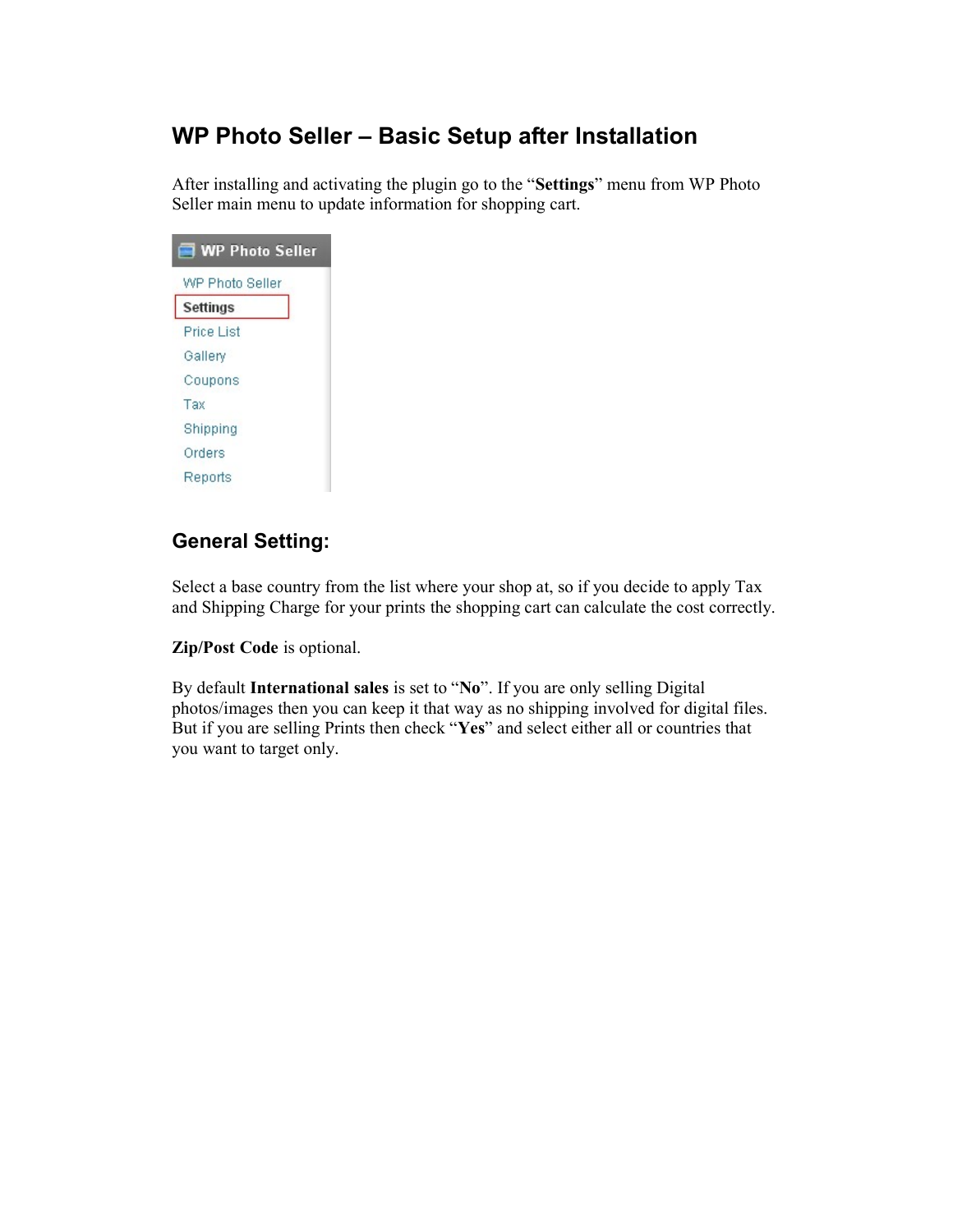| General Settings                                  |                                                                                                                |
|---------------------------------------------------|----------------------------------------------------------------------------------------------------------------|
| Base Country:                                     | The country you are operating from. Required<br>United States<br>$\checkmark$                                  |
| Zip/Post Code:<br>International sales: ⊙ Yes ○ No | Select No if you only want to sell locally else select Yes. You can choose specific countries or all countries |
| Target Markets<br>International:                  | Select All None                                                                                                |
|                                                   | <b>√United States</b><br>Andorra<br>United Arab Emirates                                                       |
|                                                   | Afghanistan<br>Antigua and Barbuda<br>Anguilla<br><b>VAlbania</b>                                              |
|                                                   | Armenia<br><b>▽</b> Netherlands Antilles<br>Angola<br>Antarctica                                               |
|                                                   | $\triangledown$ Argentina<br><i><u><b>UAmorican</b></u></i> Campa                                              |
|                                                   | Save                                                                                                           |

## Currency & Payment Settings

Choose the Currency from the list for your payments. By default the Currency **Symbol** is set to "\$" but you can change it to anything like  $f, \epsilon, K\zeta$  etc.

| Currency & Payments Settings |                                       |                                                           |
|------------------------------|---------------------------------------|-----------------------------------------------------------|
|                              | Currency: United States Dollar(USD) V |                                                           |
| Currency Symbol: \$          |                                       | By default if you keep this field empty the \$' sign will |
|                              | <b>Save</b>                           |                                                           |

## Payment Gateway Settings

If you are using PayPal Standard Checkout then select the box and enter your email address for PayPal.

### Download Link Settings

You can add extra security to your digital products with WP Photo Seller. When customers purchase your digital photos they receive encrypted download links to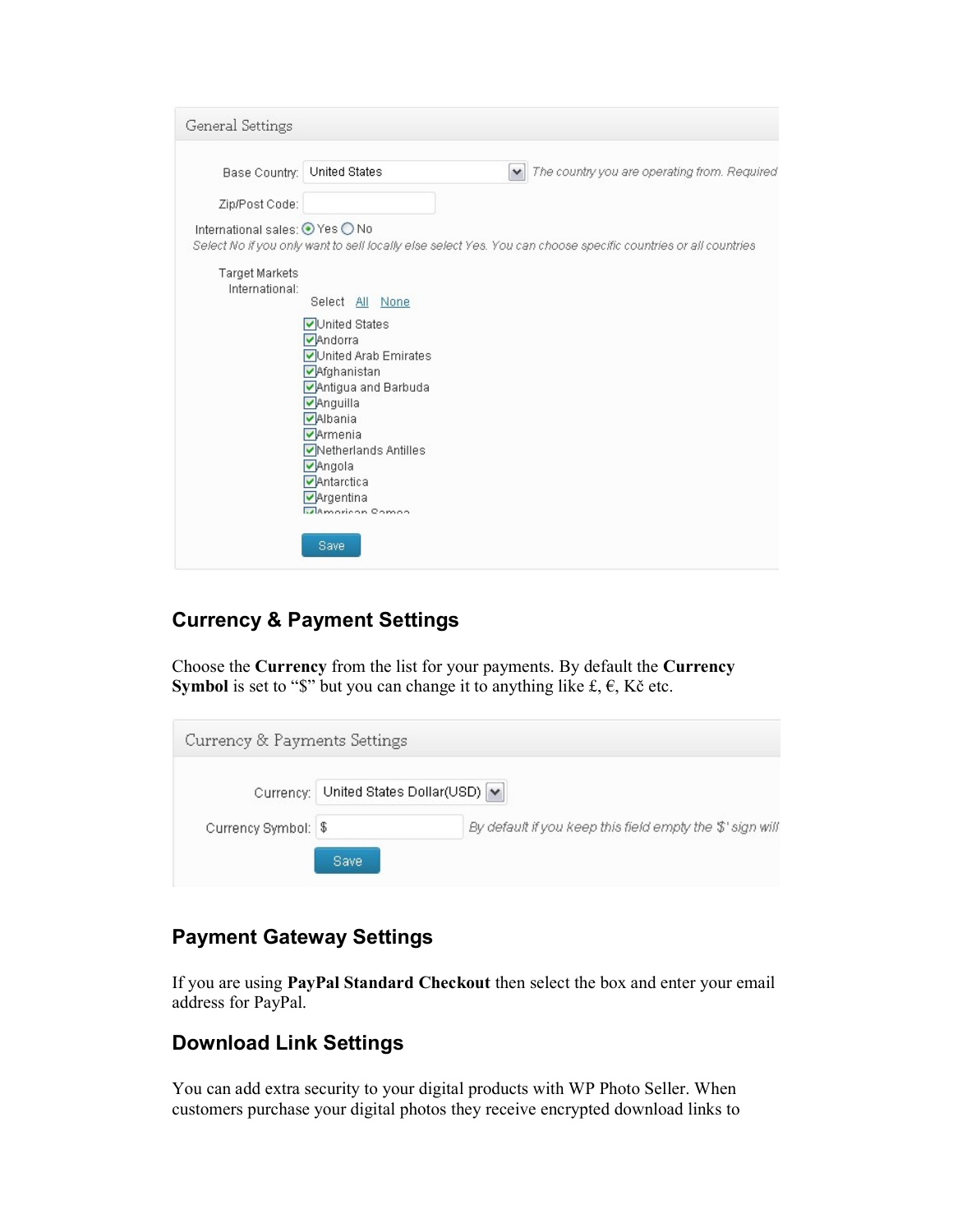download the files. Depending on the hours you put in the Duration of Download Link field, your customers download link will stay active from the time they purchase and after that the links will expire automatically.

| Download Link Settings     |    |                                           |
|----------------------------|----|-------------------------------------------|
| Duration of Download Link: | 72 | (Hours) The customer's encrypted download |
| Save                       |    | of their purchase.                        |

#### Page Settings

#### Thank You Page

After payment you can redirect your customers to a page where you can up sell or promote your other products, provide any further information or simply thank them for purchasing your product. Create a page first then select it from the drop down page lists and the plugin will redirect your customers to that page after the payment.



#### Terms and Conditions

Save

By default, "Terms and Condition" is selected "No." If you want to apply terms and conditions on the shopping cart page before your customers checkout, then select "Yes" and choose your terms and conditions page from the drop-down list and that will be used at the checkout page as Terms and Conditions.

#### **Terms and Conditions**

| abide by.                    |       | The settings in this section are for the Terms and Conditions' page. This is the page where you can specify any disclaimers or |
|------------------------------|-------|--------------------------------------------------------------------------------------------------------------------------------|
| Terms & Conditions: Yes      |       | Iv Choose whether you want to display a Terms and Conditions page on your site.                                                |
| Terms & Conditions<br>  Page | Terms | M This page will be used as Terms and Conditions page.                                                                         |